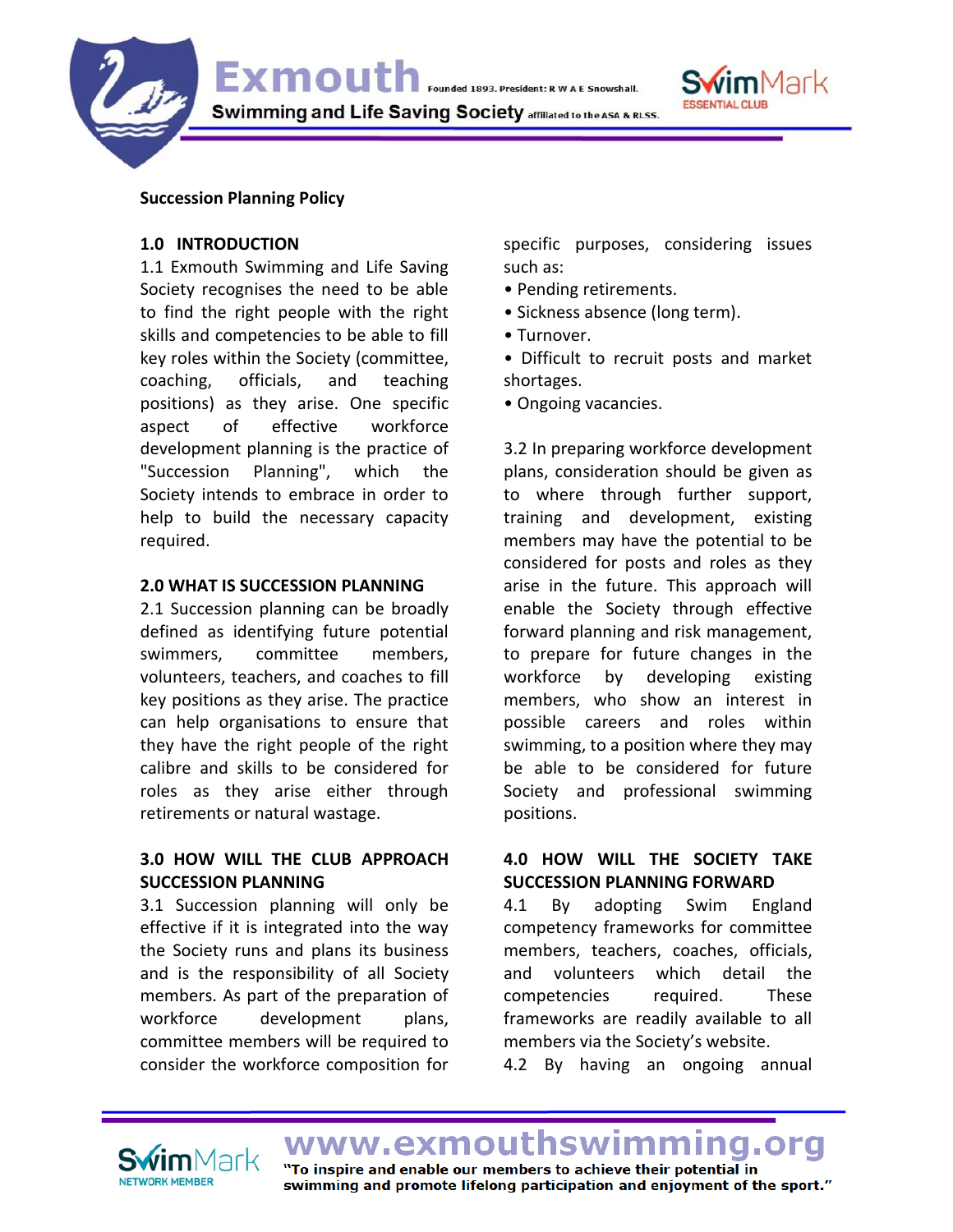Swimming and Life Saving Society affiliated to the ASA & RLSS.

Exmouth Founded 1893. President: R W A E Snowshall.

programme of training and development activities against specific role competencies. This will provide ongoing opportunities for all members, who wish to consider development within the Society, to attend various training and development activities and events with a view to assist with. In particular, this would need to be in line with the requirements of the Society.

4.4 Consideration in relation to costs will however need to be a factor, due to limited budgets within the Society. Where possible, development against competencies should be through Council and Swim England/IOS accredited training courses and other opportunities such as "on the job" training, mentoring and secondments, with the appropriate support programmes in place.

# **5.0 WHAT IF OPPORTUNITIES DO NOT MATERIALISE**?

5.1 The purpose of workforce development and succession planning is to ensure that the Society has members with the required skills and competencies to be considered for posts and roles which may arise in the future, and which have been highlighted. Where opportunities, for whatever reason do not materialise, there remain advantages with the approach being adopted, as members continue to be developed to reach their full potential, which not only has an impact upon their performance but also

has benefits in terms of member satisfaction and morale.

mMark

#### **6.0 FAIRNESS AND TRANSPARENCY**

6.1 In order that succession planning, does not carry any risks, it imperative that the process is seen as fair, open, and transparent by all members. Where a permanent position or role arises in the future, a member who has been subject to succession planning and received development, will still be subject to the Society's Recruitment and Selection Procedures and will still be required to demonstrate that they meet the essential criteria for the post or role. There will still be a requirement to advertise the post, at least internally, and where the post is of a highly specialist nature, and depending upon the level, the post may need to be advertised externally also.

### **7.0 RECORD KEEPING**

7.1 Various mechanisms for record keeping are likely to be the result of succession planning including:

- Workforce development plans
- •Individual member "Personal Development Plans"
- Records of Achievements

•Applications for training and development activities demonstrating the relevance of the training.

# **8.0 LINKS TO OTHER CLUB POLICIES AND PROCEDURES**

- Equality Policy
- Club Constitution

www.exmouth "To inspire and enable our members to achieve their potential in swimming and promote lifelong participation and enjoyment of the sport."